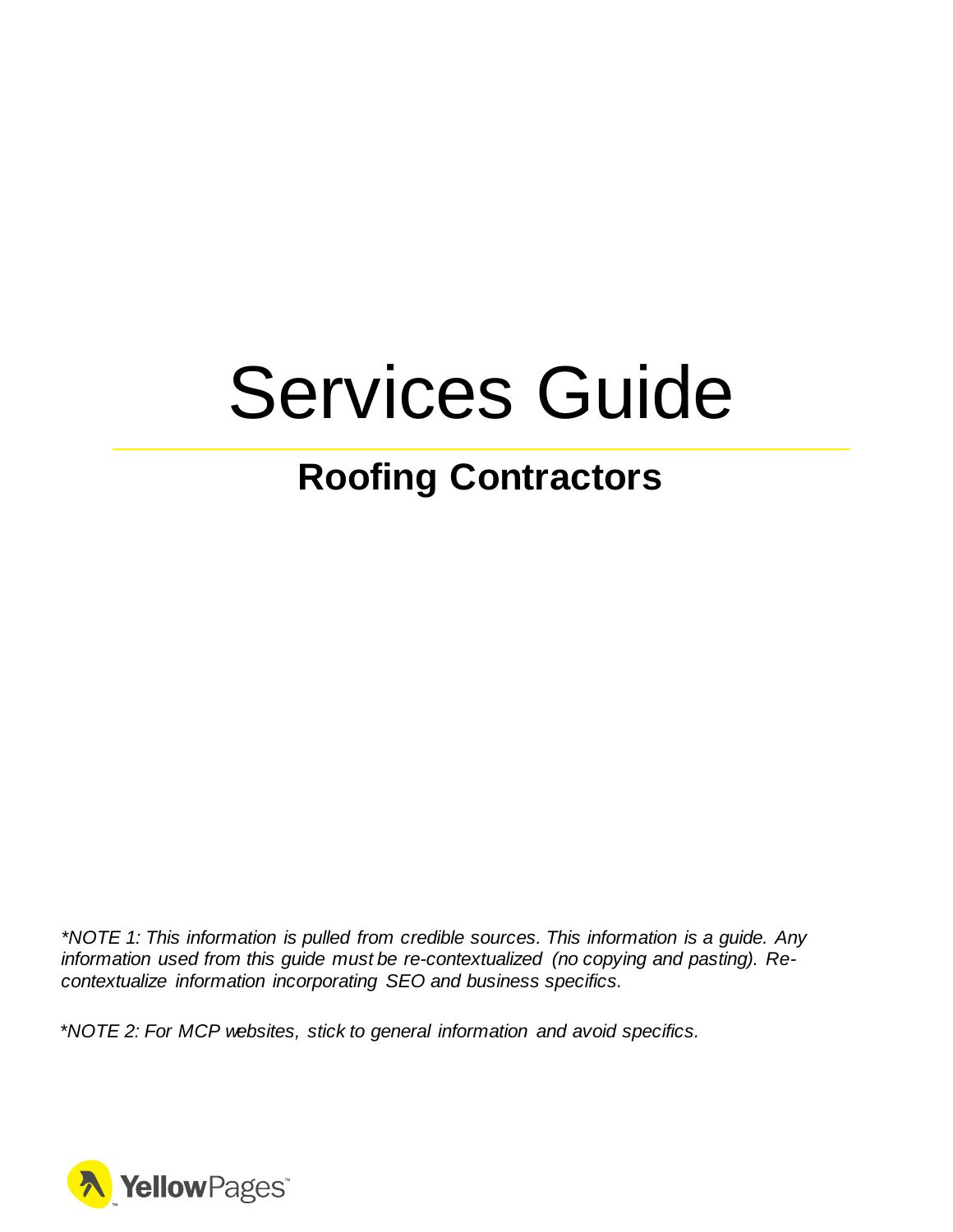# <span id="page-1-0"></span>**Table of Contents**

# **Contents**

| 1.3 |  |
|-----|--|
| 1.4 |  |
| 1.5 |  |
|     |  |
|     |  |
|     |  |
|     |  |

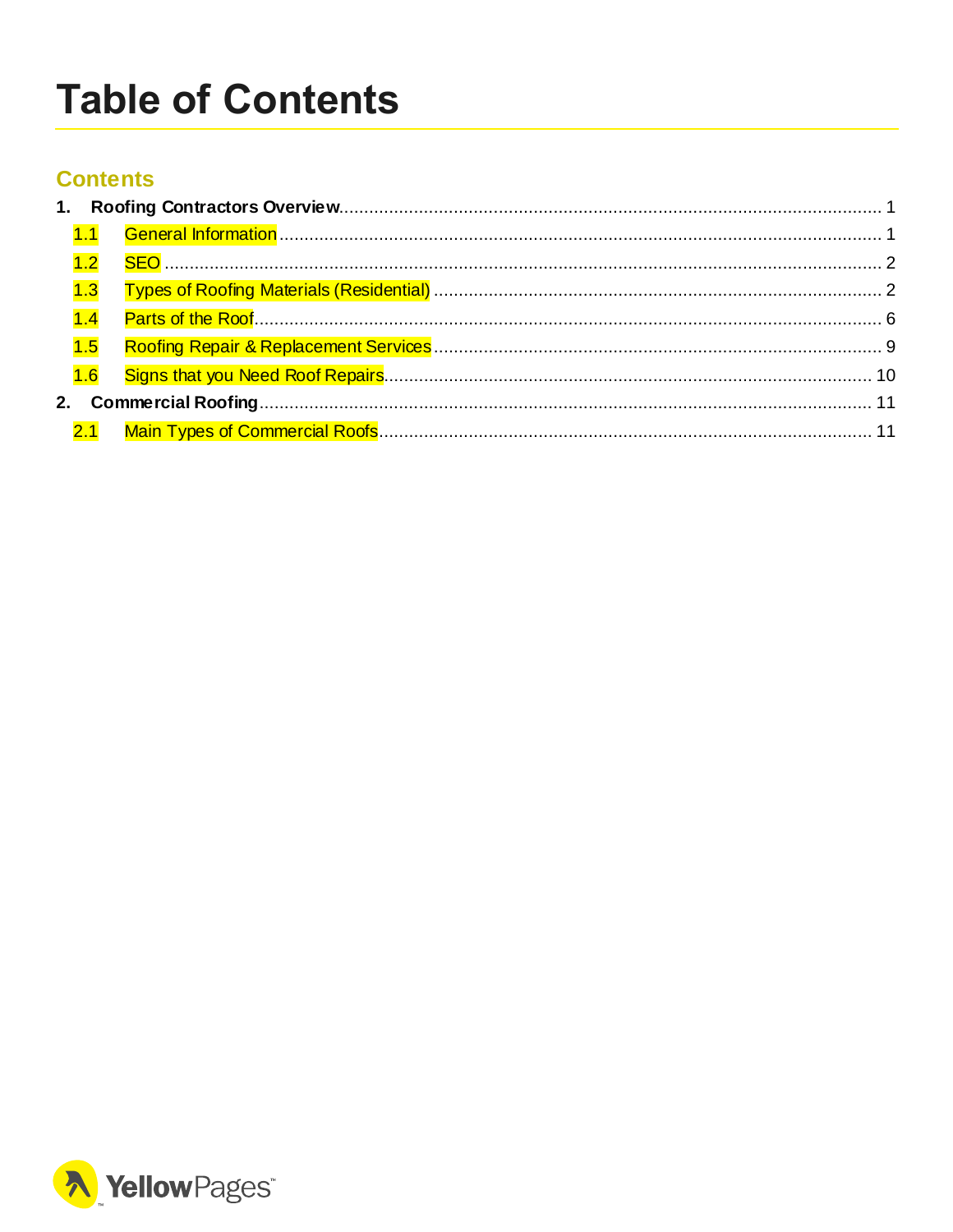# <span id="page-2-0"></span>**1. ROOFING CONTRACTORS OVERVIEW**

# <span id="page-2-1"></span>**1.1 GENERAL INFORMATION**

<http://www.centralohiohomeinspector.com/Slide51.JPG>

- Commercial and residential roof repair, installation and maintenance
- Roofing contractors work in a team to fix or install roofs
- Types of roofs:



**ROOF** 

@ 2005 INSPECTION DEPOT, INC.



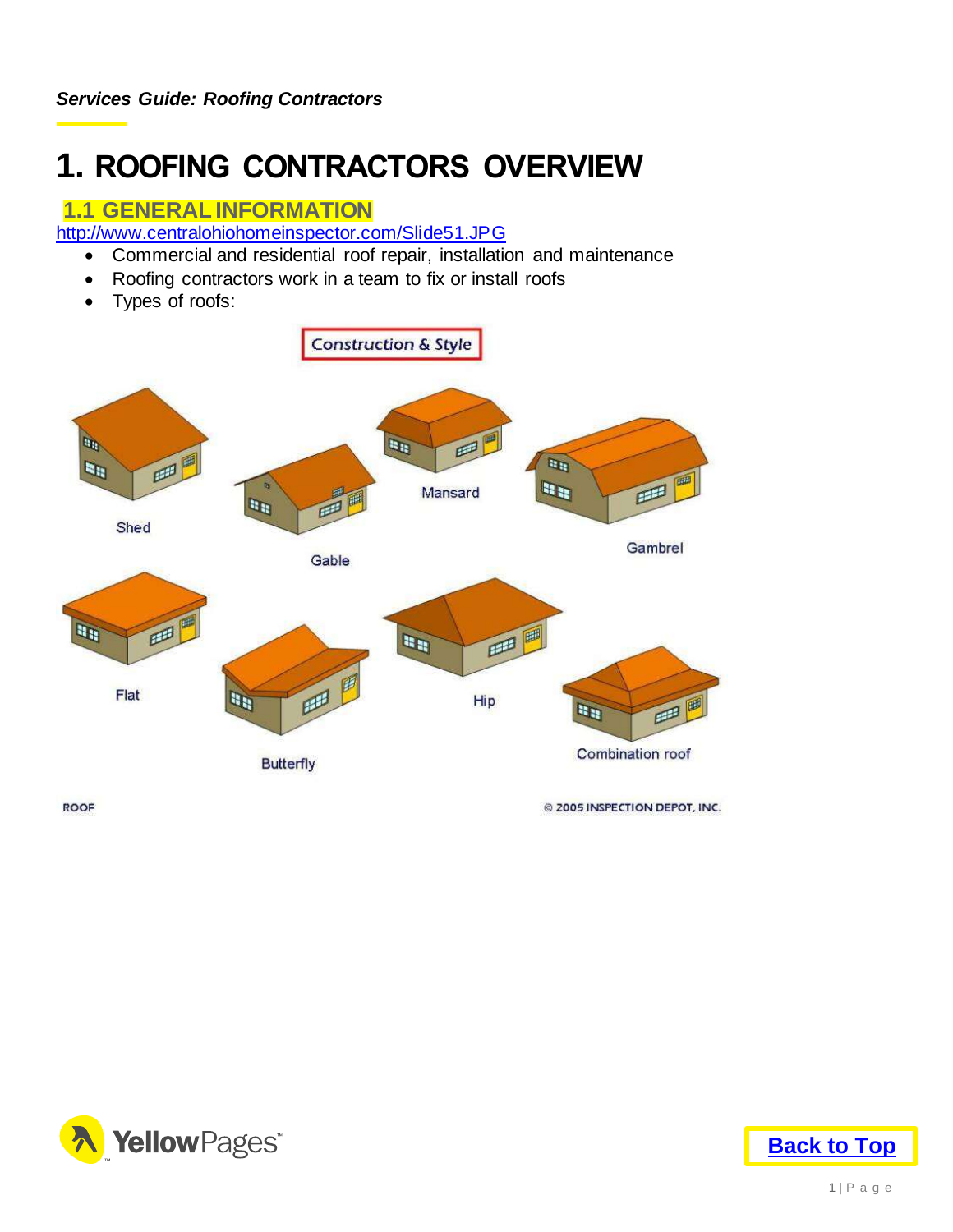# <span id="page-3-0"></span>**1.2 SEO**

| Keywords (First Row - BEST, Last Row - LEAST) |                          |                     |                       |  |
|-----------------------------------------------|--------------------------|---------------------|-----------------------|--|
| Roofer                                        | Metal roofing<br>$\circ$ | $\circ$ Roof repair | Roof shingles         |  |
| Fascia board                                  | Soffit                   | Gutter              | Gutter cleaning       |  |
| Steel roofing<br>$\circ$                      | Roof tiles               | Roof insulation     | Roof types<br>$\circ$ |  |
| Gutter repair                                 | Vinyl siding             | Rain gutters        | Downspout             |  |

\* *"Shingles" on its own as a keyword is about the disease, needs secondary word*

## <span id="page-3-1"></span>**1.3 TYPES OF ROOFING MATERIALS(RESIDENTIAL)**

<http://www.goldkeyroofing.com/wp-content/uploads/roofing-materials-at-a-glance2.jpg> <http://www.todayshomeowner.com/choosing-a-roof/> <http://www.eurekamodern.com/roofs.htm>

These types of roofs are applied to mostly residential roofs.

| <b>Type</b>       | <b>Description</b>                                                                                                                                                                                                                                                                                                                                                                                                                                                                                                                                                                        | <b>Benefits</b>                                                                                                                                                                          |
|-------------------|-------------------------------------------------------------------------------------------------------------------------------------------------------------------------------------------------------------------------------------------------------------------------------------------------------------------------------------------------------------------------------------------------------------------------------------------------------------------------------------------------------------------------------------------------------------------------------------------|------------------------------------------------------------------------------------------------------------------------------------------------------------------------------------------|
| <b>Clay Tile</b>  | Made from natural clay which is fired in a<br>$\circ$<br>kiln.<br>Traditional Italian or Spanish look, can<br>$\circ$<br>also be made to resemble wood shakes or<br>slate<br><b>Eco-Friendly: Made from natural</b><br>$\circ$<br>materials but requires significant energy to<br>manufacture.<br><b>Durability:</b> Long lasting and low<br>$\circ$<br>maintenance but brittle and can break.<br>Weight: Heavy, require reinforced roof<br>$\circ$<br>framing to support.<br>Slope: Can be used on moderate to<br>$\circ$<br>steeper sloped roofs.<br><b>Cost: Expensive.</b><br>$\circ$ | Attractive<br>$\circ$<br>Long-lasting<br>$\circ$<br>Low-maintenance<br>$\circ$<br>Comes in a variety of colours<br>$\circ$<br>Fire-resistant and fair-low wind<br>$\Omega$<br>resistance |
| <b>Slate Tile</b> | <b>Materials: Made from natural slate rock.</b><br>$\circ$<br><b>Appearance:</b> Usually dark gray with<br>$\circ$                                                                                                                                                                                                                                                                                                                                                                                                                                                                        | Beautiful appearance<br>$\circ$<br>Fireproof<br>$\circ$                                                                                                                                  |

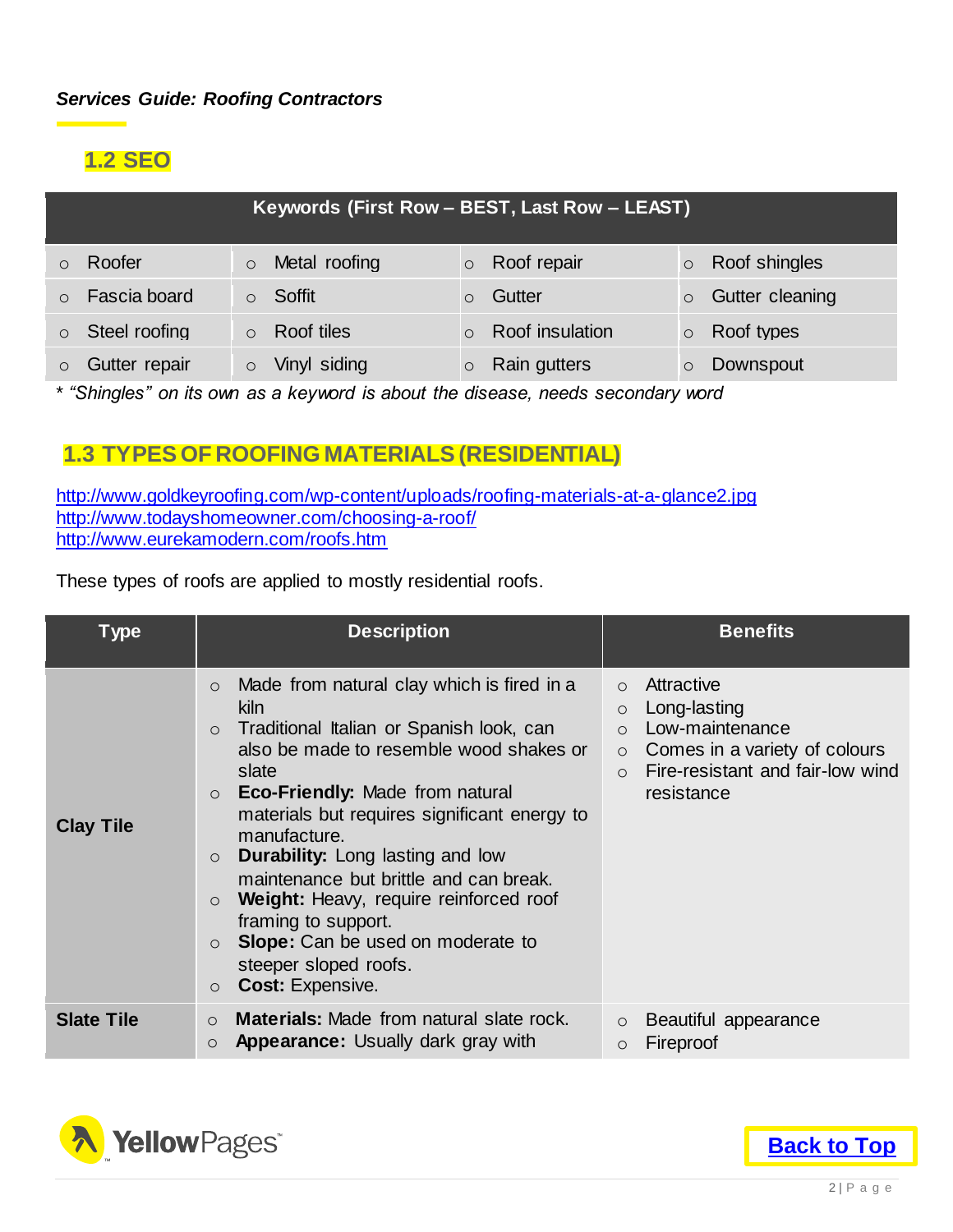# *Services Guide: Roofing Contractors*

|                                                      | irregular appearance.<br><b>Eco-Friendly: Made from natural</b><br>$\circ$<br>materials.<br><b>Durability:</b> Long lasting, durable<br>$\circ$<br>(depending on where quarried).<br>Weight: Heavy, require reinforced roofing<br>$\circ$<br>structure to support.<br><b>Slope:</b> Steep sloped roofs only.<br>$\circ$<br><b>Fire &amp; Wind: Good fire and wind</b><br>$\circ$<br>resistance.<br><b>Cost:</b> Very expensive. Requires specially<br>$\circ$<br>trained workers to install.                                                                                                                                                                                                                                                       | Long-lasting<br>$\circ$<br>Low maintenance<br>$\circ$                                                                                                                                                                                                      |
|------------------------------------------------------|----------------------------------------------------------------------------------------------------------------------------------------------------------------------------------------------------------------------------------------------------------------------------------------------------------------------------------------------------------------------------------------------------------------------------------------------------------------------------------------------------------------------------------------------------------------------------------------------------------------------------------------------------------------------------------------------------------------------------------------------------|------------------------------------------------------------------------------------------------------------------------------------------------------------------------------------------------------------------------------------------------------------|
| <b>Concrete Tile</b><br>(Fibre<br><b>Reinforced)</b> | <b>Materials:</b> Made from a mixture of cement<br>$\circ$<br>and sand.<br><b>Appearance:</b> Can be made to resemble<br>$\circ$<br>traditional clay tiles, wood shakes, or slate.<br>Color can be throughout tile or only<br>applied on the surface.<br>Eco-Friendly: Made from natural<br>$\circ$<br>materials but requires significant energy to<br>manufacture.<br><b>Durability:</b> Long lasting and low<br>$\circ$<br>maintenance but can break.<br>Weight: Heavy, require reinforced roof<br>$\circ$<br>framing to support.<br>Slope: Can be used on moderate to<br>$\circ$<br>steeper sloped roofs.<br><b>Fire &amp; Wind: Excellent fire resistance, fair</b><br>$\circ$<br>to low wind resistance.<br><b>Cost: Moderate.</b><br>$\circ$ | Durable<br>$\circ$<br>Low maintenance<br>$\circ$<br>Relatively light-weight<br>$\circ$<br>Comes in a variety of colours<br>$\circ$<br>and styles                                                                                                           |
| <b>Metal</b>                                         | <b>Materials:</b> May be composed of steel,<br>$\circ$<br>aluminum, copper, or zinc alloy. Steel<br>roofs come with either a zinc coating or<br>painted finish. Copper roofs are installed<br>unfinished and acquire a protective green<br>patina with age.<br><b>Appearance:</b> Available in sheets or in<br>$\circ$<br>shingles that resemble other materials.<br>Can be installed with the fasteners hidden<br>(standing seam) or exposed.                                                                                                                                                                                                                                                                                                     | Durable<br>$\circ$<br>Fire retardant<br>$\circ$<br>Low maintenance<br>$\circ$<br>Energy-efficient<br>$\circ$<br>Low-weight<br>O<br>Variety of styles and colours<br>$\circ$<br>Recyclable<br>$\circ$<br>Can be installed over existing<br>$\circ$<br>roofs |

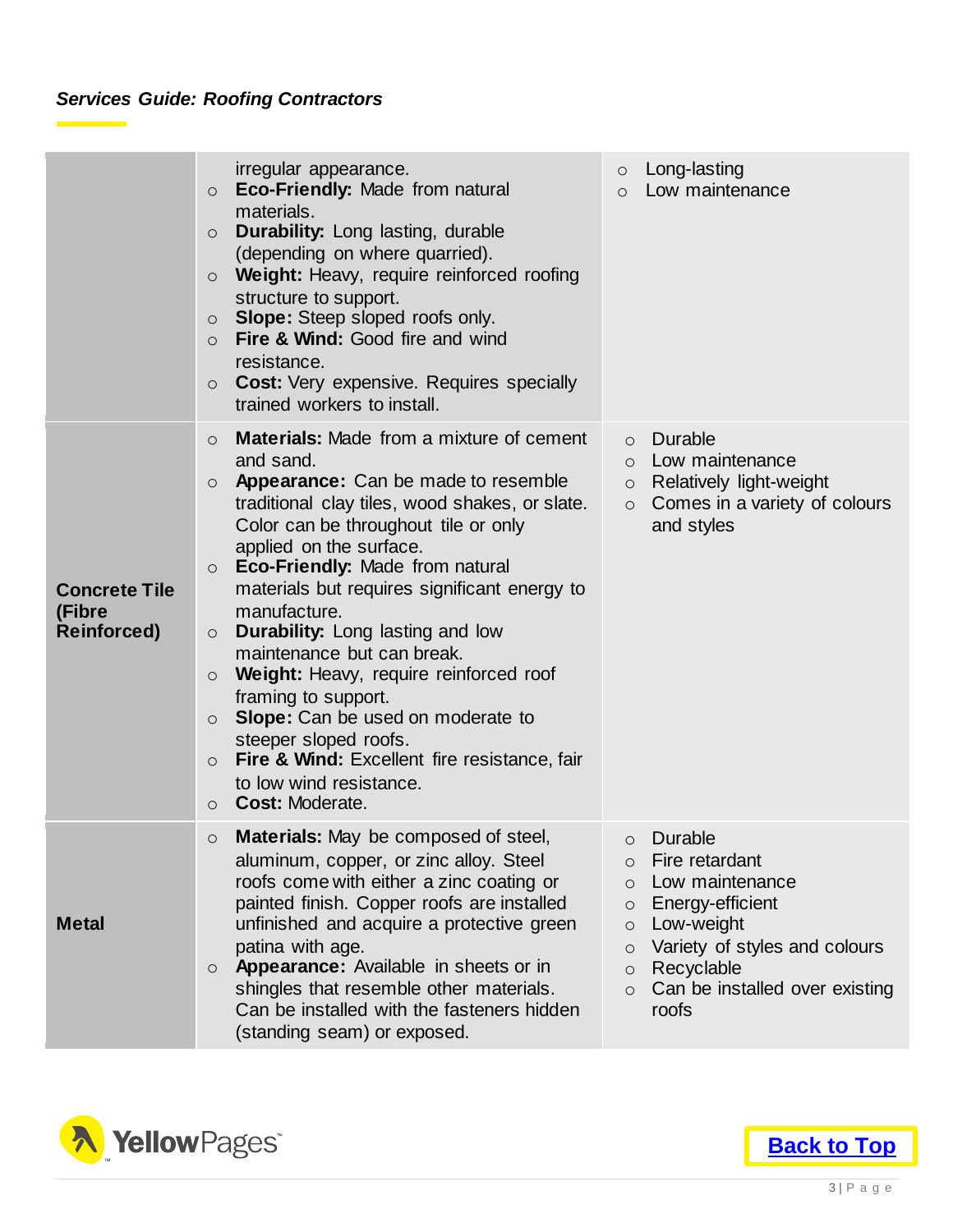# *Services Guide: Roofing Contractors*

|                                                       | <b>Eco-Friendly:</b> May be made from recycled<br>$\circ$<br>materials and can be recycled when<br>replaced. Absorb a third less heat than<br>asphalt.<br><b>Durability:</b> Fairly to very durable,<br>$\circ$<br>depending on the material.<br><b>Weight: Lightweight.</b><br>$\circ$<br><b>Slope:</b> Available for low or steep sloped<br>$\circ$<br>roofs.<br><b>Fire &amp; Wind: Good resistance to both fire</b><br>$\circ$<br>and wind.<br><b>Cost:</b> Moderate (steel) to expensive<br>$\circ$<br>(copper).                                                                                                                                                                                                          |                                                                                                                                                                                        |
|-------------------------------------------------------|--------------------------------------------------------------------------------------------------------------------------------------------------------------------------------------------------------------------------------------------------------------------------------------------------------------------------------------------------------------------------------------------------------------------------------------------------------------------------------------------------------------------------------------------------------------------------------------------------------------------------------------------------------------------------------------------------------------------------------|----------------------------------------------------------------------------------------------------------------------------------------------------------------------------------------|
| <b>Wood</b><br><b>Shingles &amp;</b><br><b>Shakes</b> | <b>Materials:</b> Commonly made of cedar, but<br>$\circ$<br>can also be made of other rot resistant<br>woods, such as redwood.<br><b>Appearance:</b> Gives natural look, weathers<br>$\circ$<br>to a silvery gray. Available in sawn<br>shingles or thicker split shakes.<br>Eco-Friendly: Made from natural<br>$\circ$<br>materials.<br><b>Durability:</b> Short lifespan and requires<br>$\circ$<br>periodic maintenance.<br><b>Weight:</b> Moderate in weight.<br>$\circ$<br><b>Slope:</b> Can be used on moderate to steep<br>$\circ$<br>sloped roofs.<br><b>Fire &amp; Wind:</b> Good wind resistance, poor<br>$\circ$<br>fire resistance (can be treated with a fire<br>retardant).<br><b>Cost: Moderate.</b><br>$\circ$ | Natural look<br>$\circ$<br>Offers insulation value<br>$\circ$<br>Easy to repair and replace<br>$\circ$<br>Long-lasting<br>$\circ$                                                      |
| <b>Plastic</b><br><b>Polymer</b>                      | Materials: Molded from a high-tech plastic<br>$\circ$<br>polymer material.<br>Appearance: Made to resemble slate or<br>$\circ$<br>wood shakes.<br>Durability: Claimed to be long lasting and<br>$\circ$<br>low maintenance.<br>Eco-Friendly: Some are made from<br>$\circ$<br>recycled materials. Can be recycled when<br>replaced.<br>Weight: Light to moderate in weight.<br>$\circ$                                                                                                                                                                                                                                                                                                                                         | Long lasting<br>$\circ$<br>Low maintenance<br>$\circ$<br>Light to moderate weight<br>$\circ$<br>Fire and wind resistant<br>$\circ$<br>Can resemble natural wood or<br>$\circ$<br>slate |

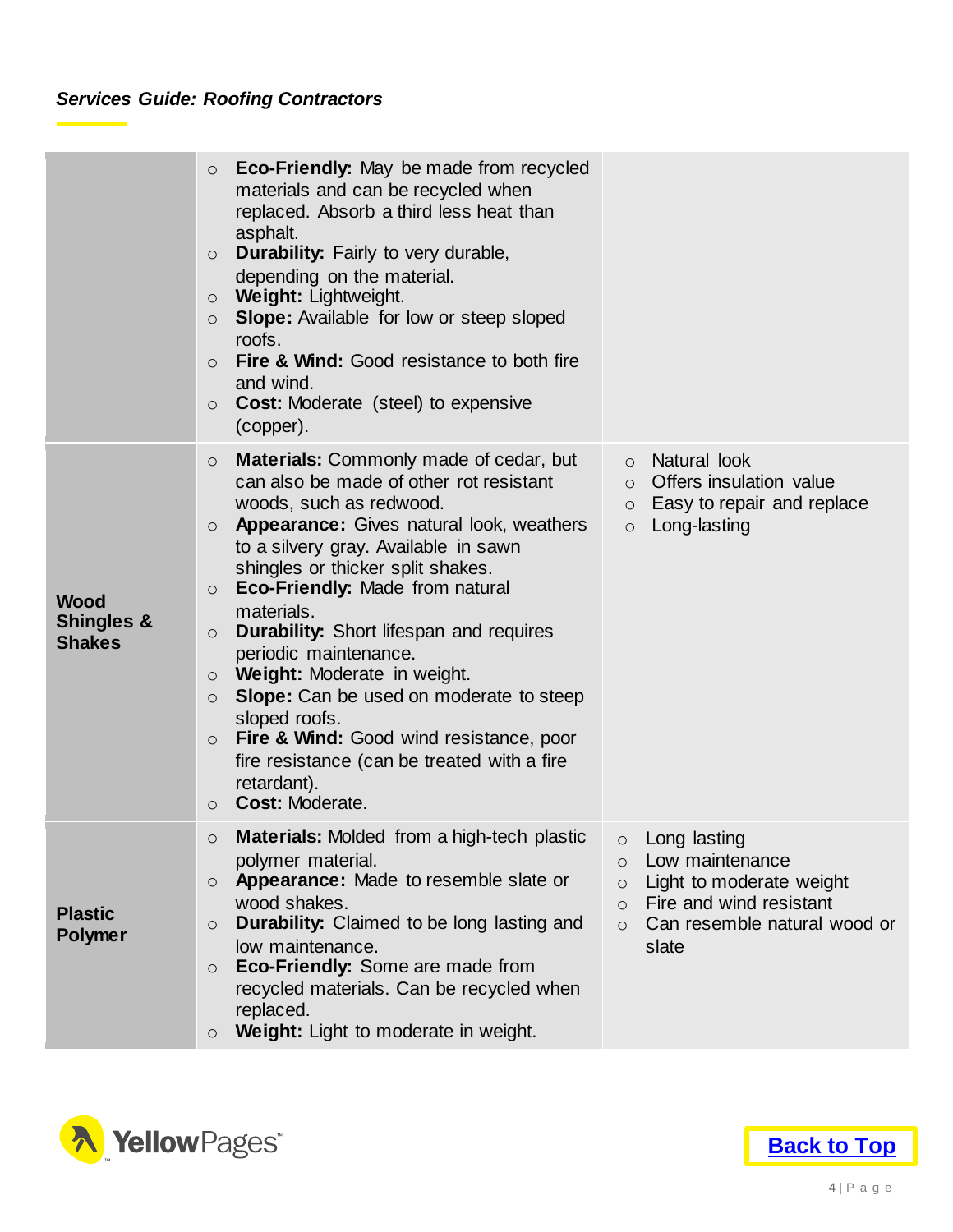# *Services Guide: Roofing Contractors*

|                                  | <b>Slope:</b> Can be used on moderate to steep<br>$\circ$<br>sloped roofs.<br>Fire & Wind: Good fire and wind<br>$\circ$<br>resistance.<br><b>Cost: Moderate.</b><br>$\circ$                                                                                                                                                                                                                                                                                                                                                                                                                                                                                                                                                                                                                                                                                                                   |                                                                                                                                                                                                                                                                                                      |
|----------------------------------|------------------------------------------------------------------------------------------------------------------------------------------------------------------------------------------------------------------------------------------------------------------------------------------------------------------------------------------------------------------------------------------------------------------------------------------------------------------------------------------------------------------------------------------------------------------------------------------------------------------------------------------------------------------------------------------------------------------------------------------------------------------------------------------------------------------------------------------------------------------------------------------------|------------------------------------------------------------------------------------------------------------------------------------------------------------------------------------------------------------------------------------------------------------------------------------------------------|
| <b>Asphalt</b><br><b>Shingle</b> | Materials: Made of either an organic<br>$\circ$<br>paper fiber mat (better for cold weather<br>and wind resistance) or fiberglass (more<br>fire and moisture resistant) impregnated<br>with asphalt and coated with mineral<br>granules.<br><b>Appearance:</b> Available in traditional 3-tab<br>$\circ$<br>shingles or thicker laminated<br>"architectural" shingles.<br>Eco-Friendly: Petroleum based product<br>$\circ$<br>that's not eco-friendly. Can be recycled,<br>though often taken to landfills.<br><b>Durability:</b> Not very durable. Algae<br>$\circ$<br>resistant shingles are available in humid<br>climates to prevent staining.<br>Weight: Moderate in weight.<br>$\circ$<br>Slope: Can be used on fairly low to<br>$\circ$<br>steeper sloped roofs.<br>Fire & Wind: Good fire resistance, fair<br>$\circ$<br>wind resistance.<br>Cost: Inexpensive to moderate.<br>$\circ$ | Low cost<br>$\circ$<br>Easy to install<br>$\circ$<br>Variety of colours<br>$\circ$<br>Suitable for most residential<br>$\circ$<br>applications<br>Easy to repair<br>$\circ$<br>Fire resistant<br>$\Omega$                                                                                            |
| <b>Tar and</b><br><b>Gravel</b>  | Consists of layers of asphalt and tar paper<br>$\circ$<br>(or newer, more sophisticated materials)<br>adhered with applications of molten<br>asphalt.<br>The laminated layers get a top finish of<br>$\circ$<br>gravel, some of which becomes embedded<br>in the hot asphalt, and some of which lays<br>loose on the surface of the roof.<br>The life expectancy of such a roof is 20<br>$\circ$<br>years.                                                                                                                                                                                                                                                                                                                                                                                                                                                                                     | The asphalt underneath the<br>$\circ$<br>gravel is very durable<br>The purpose of the gravel is to<br>$\circ$<br>shield the asphalt from the<br>damaging effect of sun<br>exposure - The gravel deflects<br>UV light<br>It also provides a nice finished<br>$\circ$<br>appearance if well maintained |



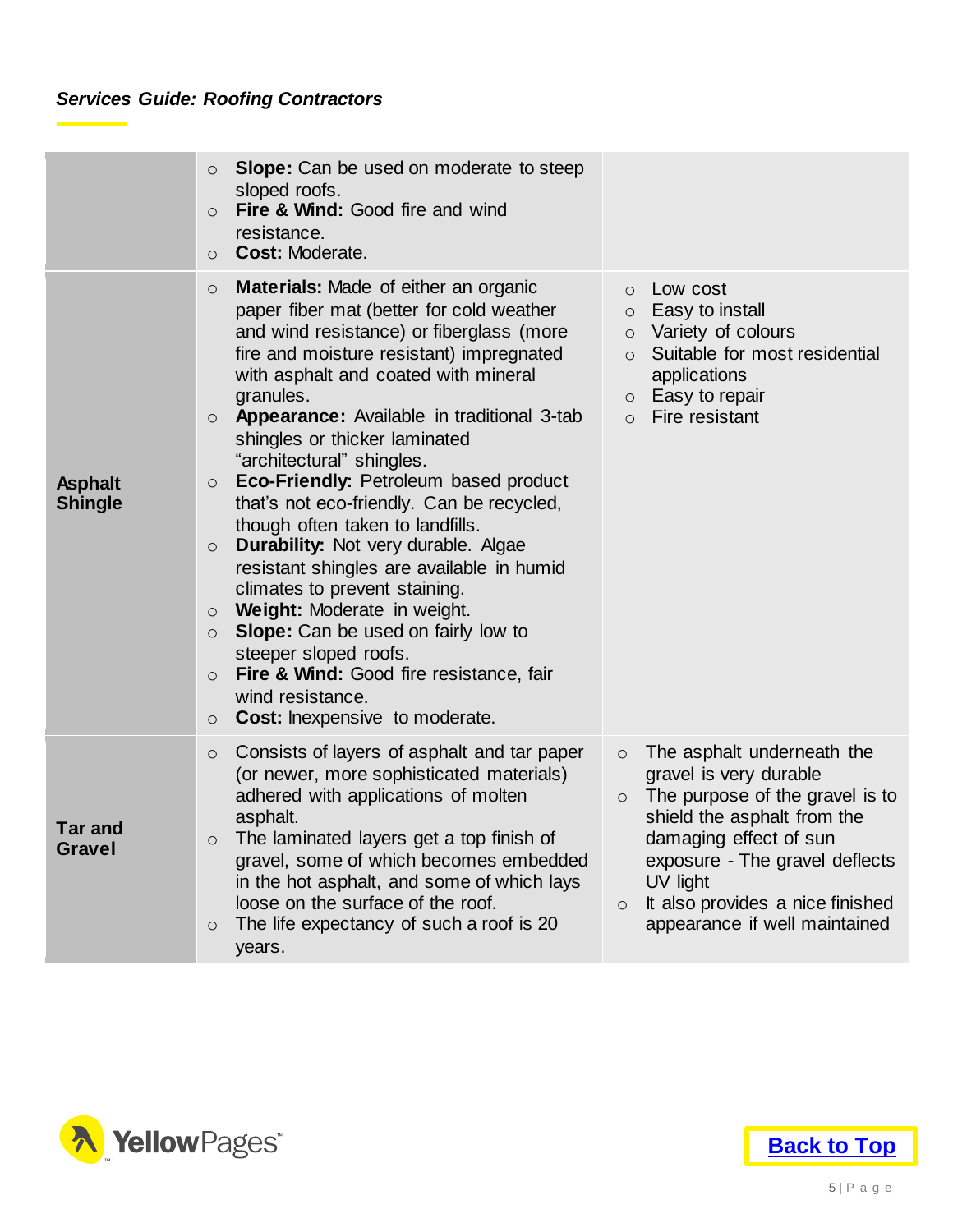# <span id="page-7-0"></span>**1.4 PARTS OF THE ROOF**

#### <http://rosewellroofing.co.uk/images/roofing-terms.jpg>



#### [http://www.homeimprovementhelper.com/roof/roof\\_parts.htm](http://www.homeimprovementhelper.com/roof/roof_parts.htm)

| <b>Type</b>       | <b>Description</b>                                                                                                                                                                                                                                                                                  | <b>Benefits</b>                                                                                                                                                                                                                                                          |
|-------------------|-----------------------------------------------------------------------------------------------------------------------------------------------------------------------------------------------------------------------------------------------------------------------------------------------------|--------------------------------------------------------------------------------------------------------------------------------------------------------------------------------------------------------------------------------------------------------------------------|
| Dormer            | Dormers are essentially the structure<br>$\circ$<br>around a window that projects from a<br>sloped roof. This structure is set<br>vertically on the roof slope and has<br>its own roof.<br>$\circ$ Dormers can be additions to a home,<br>or they can be included as a part of<br>new construction. | Along with the architectural<br>$\circ$<br>beauty dormers bring to a home<br>they are also functional in that<br>they provide more internal space<br>for attics as well as bringing in<br>light and ventilation.                                                         |
| <b>Roof Truss</b> | A truss is essentially a framed set of<br>$\circ$<br>rafters that supports the roof of your<br>house.                                                                                                                                                                                               | $\circ$ A truss offers greater strength<br>which allows for a much wider<br>span between walls than older<br>traditional framing techniques.<br>Trusses allow for a wide variety<br>of shapes to be used in<br>designing a roof since they offer<br>greater flexibility. |

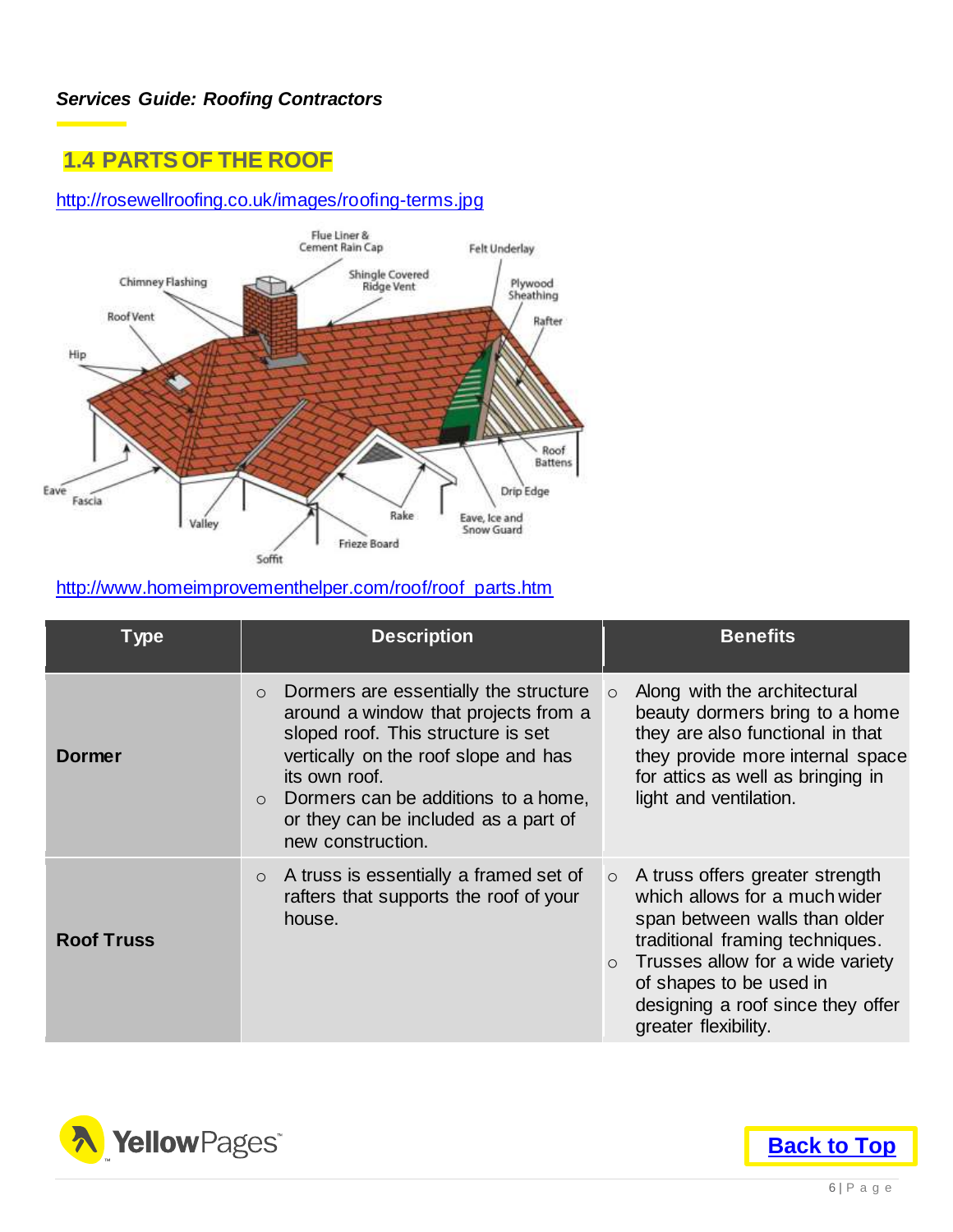|                                       |                                                                                                                                                                                                                                                                                                                                                                         | As a bonus most trusses are<br>$\bigcirc$<br>built from wood which is a<br>renewable resource and is thus<br>an environmentally friendly<br>building technique.                                                                                                                                                                        |
|---------------------------------------|-------------------------------------------------------------------------------------------------------------------------------------------------------------------------------------------------------------------------------------------------------------------------------------------------------------------------------------------------------------------------|----------------------------------------------------------------------------------------------------------------------------------------------------------------------------------------------------------------------------------------------------------------------------------------------------------------------------------------|
| <b>Rafters</b>                        | Rafters make up the main framework<br>$\circ$<br>of all roofs.<br>Rafters rest on the top of the building<br>$\circ$<br>wall and are inclined up to meet the<br>ridge or another rafter which they are<br>fastened to.<br>Rafters will be spaced every 16 - 48<br>$\circ$<br>inches depending upon the design of<br>the roof.                                           | The rafter will often extend<br>$\circ$<br>beyond the wall (overhang)<br>which creates the eaves of the<br>building to help protect the siding<br>and windows of the building as<br>well as make sure that water<br>from rain and/or snow will run off<br>the roof farther away from the<br>foundation of the house.                   |
| <b>Decking or</b><br><b>Sheathing</b> | Sheathing (or decking) is the layer of<br>$\circ$<br>a roof that is used as the base for<br>roof coverings to be nailed to.<br>It's underneath both the shingle (or<br>$\circ$<br>other roof coverings) and membrane<br>layers, and it covers the rafters<br>Sheathing usually consists of wood<br>$\circ$<br>materials like plywood or OSB<br>(oriented strand board). | The sheathing layer also acts as<br>$\circ$<br>another layer of protection for the<br>roof.<br>OSB is typically more<br>$\circ$<br>environmentally friendly in that it is<br>made from small fast growing trees,<br>thus preserving forests.                                                                                           |
| <b>Underlayment</b>                   | Roofing underlayment is used on<br>$\circ$<br>pitched roofs as a second layer of<br>protection for your roof.                                                                                                                                                                                                                                                           | Applied directly to the roof<br>$\circ$<br>sheathing it's initial role is to<br>protect the home from the<br>elements while shingles are<br>affixed to the roof.<br>When the roof is completed, the<br>$\circ$<br>underlayment assists the shingle<br>layer in repelling moisture<br>helping to lengthen the lifespan<br>of your roof. |
| <b>Drip Edge</b>                      | A drip edge is a piece of metal,<br>$\circ$<br>plastic or vinyl that is nailed at the<br>bottom of the roof edge, or eaves, to<br>facilitate proper water drainage.<br>The drip edge is one of the first<br>$\circ$<br>things attached to the roof and                                                                                                                  | It allows for the water to drain<br>$\circ$<br>into the gutters or cleanly off of<br>the roof rather than running<br>down the roof edge and down<br>the fascia, which will eventually<br>lead to rot.                                                                                                                                  |

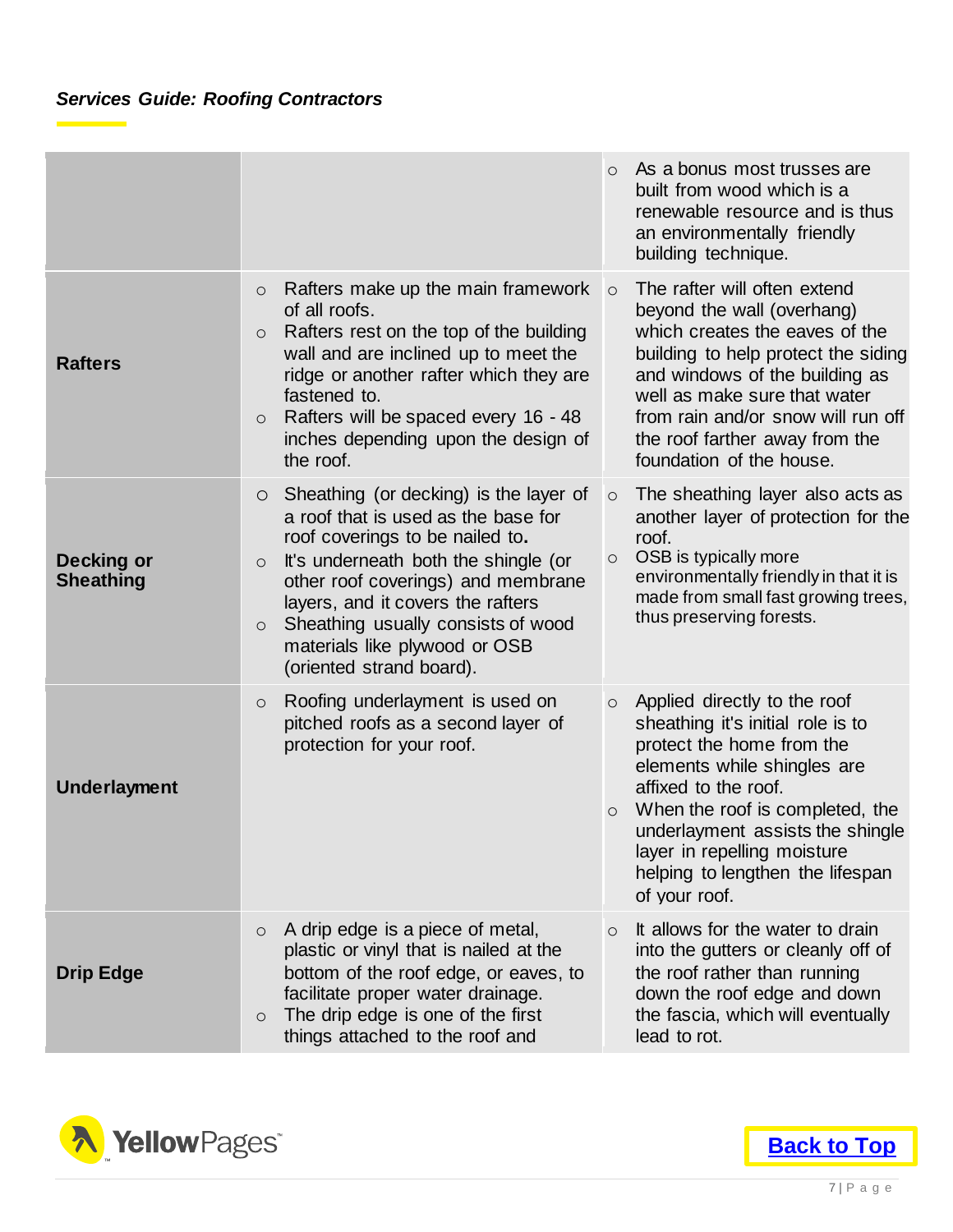|               | should be installed underneath the<br>roofing felt with about inch of<br>overhang extending past the fascia<br>and hanging just over the gutters.                                                                                                                                                                                                                                                                                                                                                      |                                                                                                                                                                                                                                                                                                                                                                                                                                                                                          |
|---------------|--------------------------------------------------------------------------------------------------------------------------------------------------------------------------------------------------------------------------------------------------------------------------------------------------------------------------------------------------------------------------------------------------------------------------------------------------------------------------------------------------------|------------------------------------------------------------------------------------------------------------------------------------------------------------------------------------------------------------------------------------------------------------------------------------------------------------------------------------------------------------------------------------------------------------------------------------------------------------------------------------------|
|               | A drip edge can range in materials<br>$\circ$<br>and thickness, but typically a roof<br>drip edge is most commonly made<br>from aluminum.                                                                                                                                                                                                                                                                                                                                                              |                                                                                                                                                                                                                                                                                                                                                                                                                                                                                          |
| <b>Fascia</b> | Fascia is the name for the horizontal<br>$\circ$<br>trim board that runs across the ends<br>of the rafters. The Fascia is attached<br>below the roof line and connects to<br>the soffit.                                                                                                                                                                                                                                                                                                               | The gutters of a house are<br>$\circ$<br>attached to the fascia, and<br>fascias are usually painted to<br>match, or compliment, the<br>exterior color of the house.                                                                                                                                                                                                                                                                                                                      |
| <b>Soffit</b> | A soffit is the horizontal area under<br>$\circ$<br>the roof overhang when it has been<br>closed off for a more finished<br>appearance.                                                                                                                                                                                                                                                                                                                                                                | $\circ$ One of the most highly<br>recommended attic ventilation<br>types is the soffit vent.<br>Vents are installed along the<br>$\circ$<br>length of the soffit allowing cool<br>air to enter the at the bottom of<br>the attic space and rise to a ridge<br>vent or gable vent at the top of<br>the attic as it heats up.                                                                                                                                                              |
| <b>Valley</b> | A roof valley is defined as the area<br>$\circ$<br>where two roof fields join together<br>making an inward angle.<br>Roof valleys are a very common area<br>$\circ$<br>of failure in a roof, in other words<br>where a leak is most likely to occur.<br>There are two main methods of<br>valley installation used to combat<br>valley leaks. Woven or laced valley<br>and the more common cut (or<br>California) valley. Both methods may<br>or may not be used in conjunction<br>with metal flashing. | The style of installation chosen<br>$\circ$<br>will likely depend on what is<br>normal for the local climate but<br>using metal flashing will typically<br>result in a longer lasting roof.<br>It is important to take care of the<br>$\circ$<br>valley(s) of your roof by making<br>sure that branches, dirt, leaves,<br>etc are not allowed to collect.<br>When this happens drainage is<br>impeded and water can begin to<br>back up under the shingles<br>eventually causing a leak. |
| <b>Ridge</b>  | The ridge is at the top of a roof<br>$\circ$<br>where the sides meet to form an<br>angle.                                                                                                                                                                                                                                                                                                                                                                                                              | Ridge vents (vented roof caps)<br>$\circ$<br>are often installed to help with<br>ventilation of the attic, and may                                                                                                                                                                                                                                                                                                                                                                       |

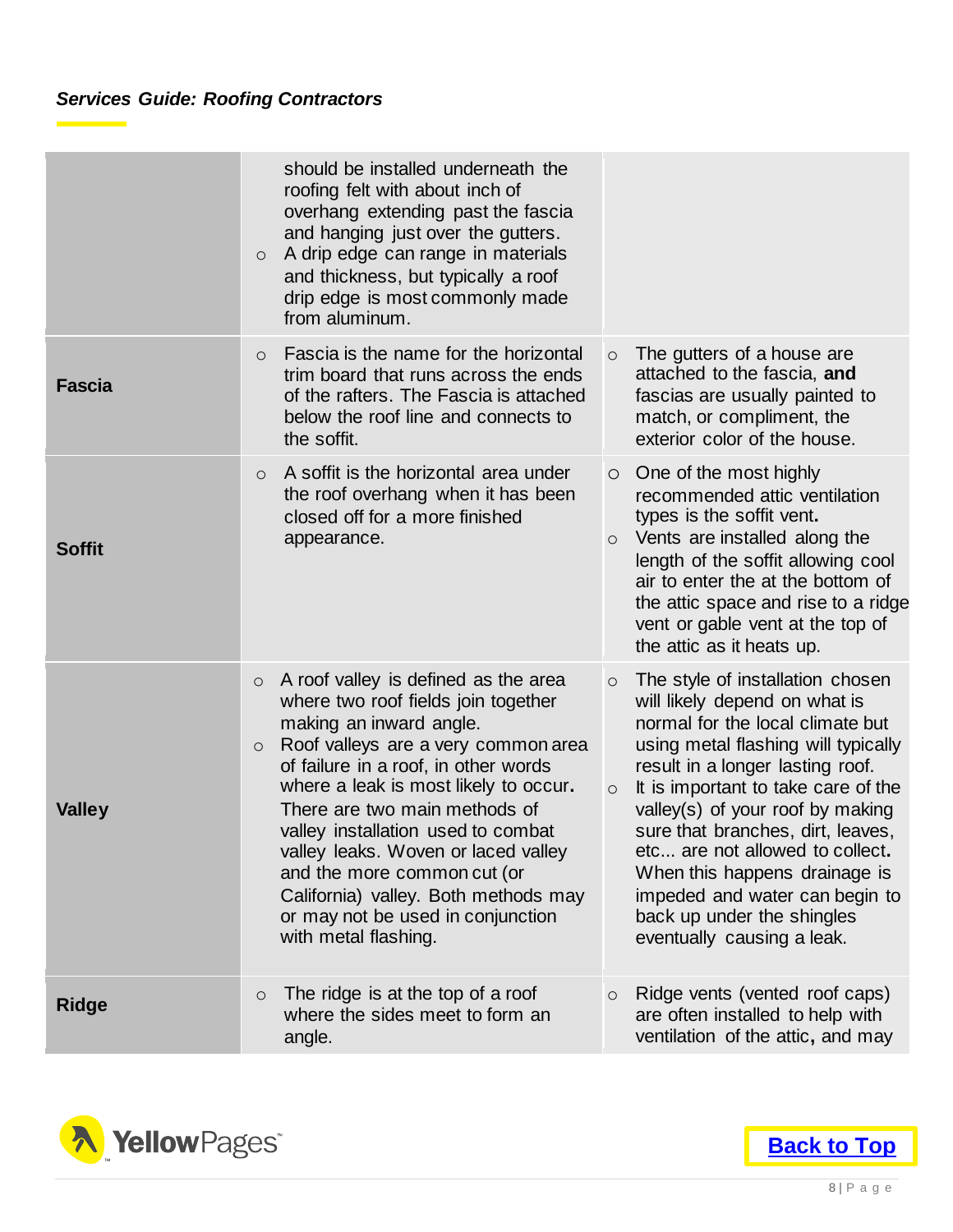|                      | The ridge runs the length of the roof,<br>$\circ$<br>and must be shingled (or capped)<br>with ridge cap shingles to keep water<br>from making its way into the attic.                                                | run the length of the ridge.<br>These vents allow warm air to<br>$\circ$<br>escape the attic which draws<br>cool air in through vents in the<br>soffit.<br>An important part of keeping the<br>$\circ$<br>attic temperature nearer the<br>outside temperature ridge vents<br>help protect against moisture<br>buildup, ice dams, etc                                                                                                                                     |
|----------------------|----------------------------------------------------------------------------------------------------------------------------------------------------------------------------------------------------------------------|--------------------------------------------------------------------------------------------------------------------------------------------------------------------------------------------------------------------------------------------------------------------------------------------------------------------------------------------------------------------------------------------------------------------------------------------------------------------------|
| <b>Flashing</b>      | Pieces of metal used to prevent the<br>$\circlearrowright$<br>seepage of water around any<br>intersection or projection in a roof,<br>such as vent pipes, chimneys,<br>valleys, and the joints at vertical<br>walls. | Flashing is used for protection<br>$\circ$<br>against leaks in vulnerable areas<br>of the roof and/or where there is<br>heavy water runoff.                                                                                                                                                                                                                                                                                                                              |
| <b>Starter Strip</b> | A starter strip is typically a row of<br>$\circ$<br>shingle material that is applied on<br>top of the underlayment and drip<br>edge but underneath the primary<br>shingle layer.                                     | it protects the shingles from wind at<br>$\circ$<br>the bottom of the roof by being<br>adhered to the edge of the eaves.<br>(Without the layer being adhered at<br>the edge a strong gust of wind could<br>push the first layer of shingles back<br>up the roof potentially pulling other<br>layers with it.)<br>Second, it fills in the spaces left by<br>$\circ$<br>the tabs of most shingles so that<br>there is always one or more layers<br>covering the sheathing. |

# <span id="page-10-0"></span>**1.5 ROOFING REPAIR & REPLACEMENT SERVICES**

#### **General:**

- Climate and weather conditions (snow, hail, hurricanes) can cut lifespan of a roof, and can cause damage that needs to be repaired
- quality of original construction, level of abuse, level of maintenance, appropriateness of design is what roofers take into consideration when determining whether to repair or replace



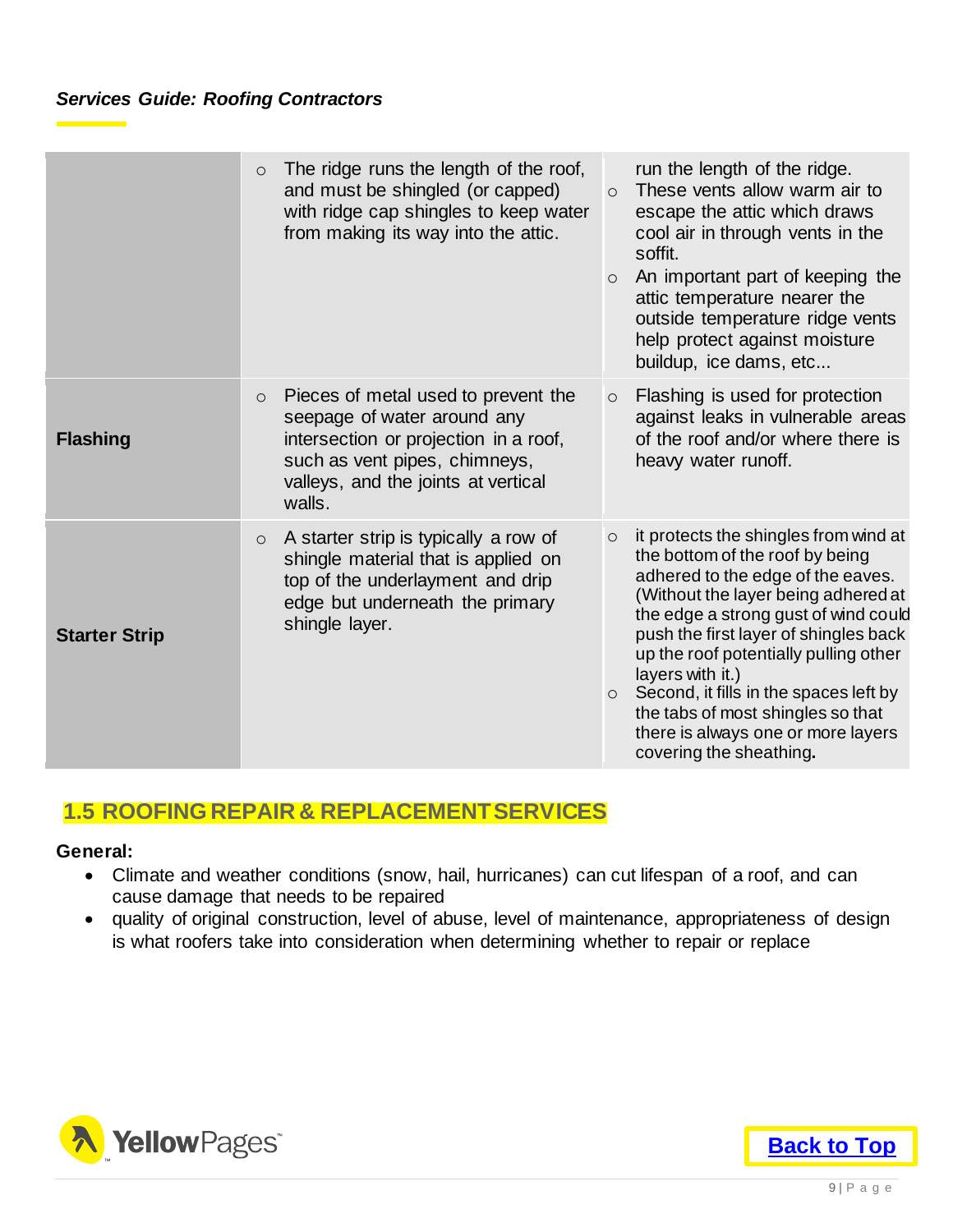#### **Services under Roofing Repairs and Replacement:**

<http://www.residentialroofingservices.com/roof-repairs>

| <b>Service</b>                              | <b>Description</b>                                                                                                                                                                                                                                                 | <b>Benefits</b>                                                                                                                                                                                                                 |
|---------------------------------------------|--------------------------------------------------------------------------------------------------------------------------------------------------------------------------------------------------------------------------------------------------------------------|---------------------------------------------------------------------------------------------------------------------------------------------------------------------------------------------------------------------------------|
| <b>Repairing Gutters</b>                    | Gutters and downspouts can easily<br>$\circ$<br>get clogged with leaves and other<br>debris.<br>When it combines with water, a<br>$\circ$<br>heavy sludge is created, weighing<br>down the gutters.<br>Debris is cleared and any damage is<br>$\circ$<br>repaired  | Unclogging gutters and repairing<br>$\circ$<br>them so that they are effectively<br>draining water and debris to the<br>ground<br>Preventing build-up of debris that<br>$\circ$<br>will cause issues to structure               |
| <b>Repair or Replace</b><br><b>Flashing</b> | Pipe boots and other flashing<br>$\circ$<br>elements on the roof can crack and<br>peel.                                                                                                                                                                            | Fix flashing to prevent water<br>$\circ$<br>from leaking through the roof and<br>into the attic                                                                                                                                 |
| <b>Replacing Shingles</b>                   | If a home or building is older or has<br>$\circ$<br>just been through a lot of<br>weathering, shingles lose their<br>effectiveness at protecting your<br>home.<br>Rotten wood shingles that will<br>$\circ$<br>eventually let water seep in are<br>common problems | Restoring your roof or<br>$\circ$<br>sometimes replacing it with a<br>new one is the best option to<br>ensure no leaks happen<br>Sometimes replacing it with a<br>$\circ$<br>more resilient material can help it<br>last longer |
| <b>Repair or Replace</b><br><b>Fascia</b>   | Fascia can rot over time and will<br>$\circ$<br>need to be repaired or replaced<br>depending on its condition                                                                                                                                                      | To make sure mold and rot<br>$\Omega$<br>doesn't travel deeper into your<br>home                                                                                                                                                |

# <span id="page-11-0"></span>**1.6 SIGNS THAT YOU NEED ROOF REPAIRS**

- Cracked shingles
- Curling shingles
- Buckling shingles
- Bare spots in your shingles
- Shingles losing colour and granules (balding from age)
- Pieces of shingle found around the perimeter of your home or in your eavestrough
- Ruptured valleys
- Worn metal counter flashing



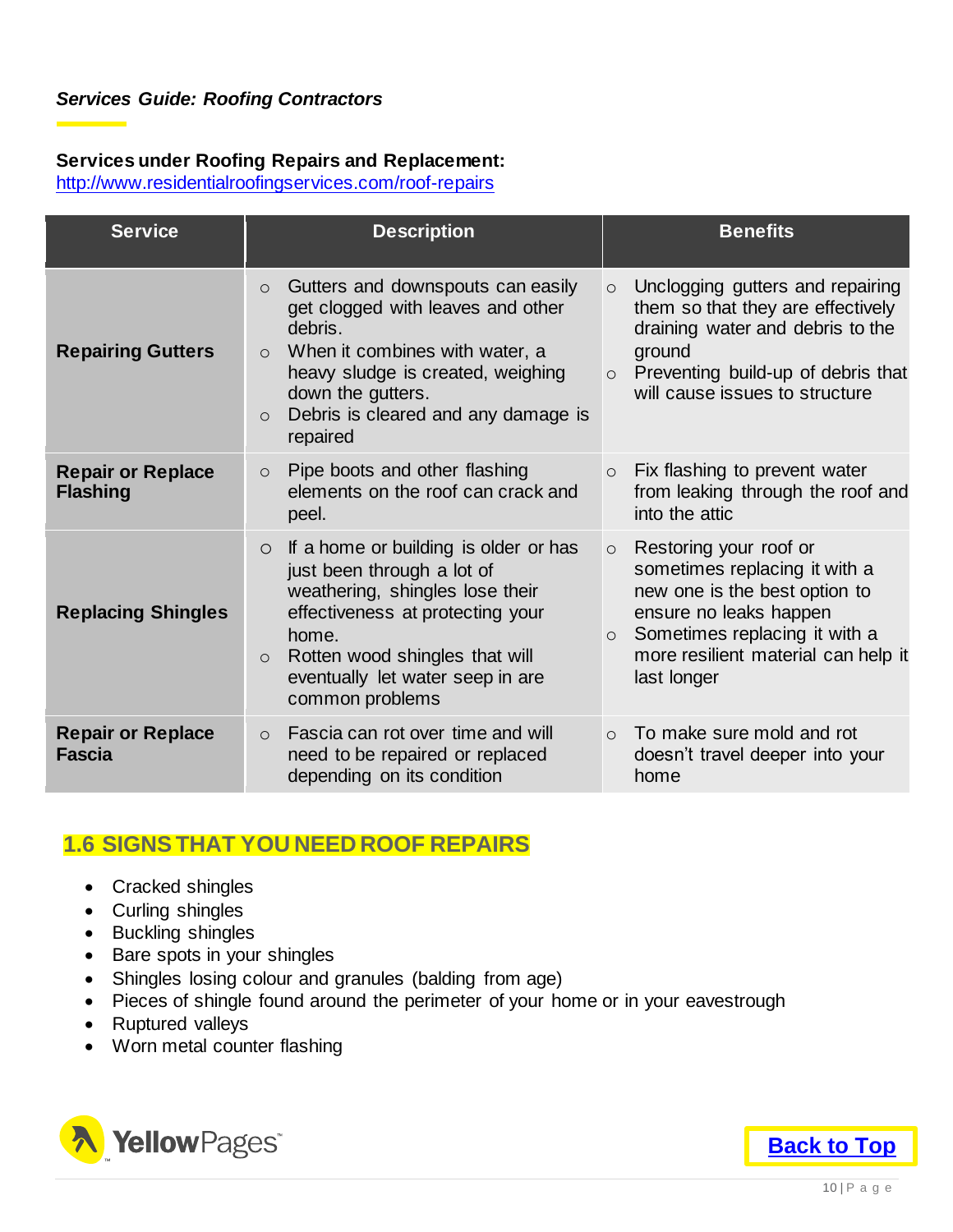# <span id="page-12-0"></span>**2. COMMERCIAL ROOFING**

### <span id="page-12-1"></span>**2.1 MAIN TYPES OF COMMERCIAL ROOFS**

#### **General:**

 Most businesses choose to use flat roofs with the torch on method, or metal roofs because they are durable and also offer less maintenance.

#### **Common Flat Roof Types:**

<http://www.bcroofing.ca/services/torch-on-roofing/> [http://www.chisholmroofing.calls.net/flat\\_roofing.html](http://www.chisholmroofing.calls.net/flat_roofing.html)

| <b>Type</b>           | <b>Description</b>                                                                                                                                                                                                                                                                                                                                                                                                                                                                          | <b>Benefits</b>                                                                                                                                                                                                                                                                                      |
|-----------------------|---------------------------------------------------------------------------------------------------------------------------------------------------------------------------------------------------------------------------------------------------------------------------------------------------------------------------------------------------------------------------------------------------------------------------------------------------------------------------------------------|------------------------------------------------------------------------------------------------------------------------------------------------------------------------------------------------------------------------------------------------------------------------------------------------------|
| <b>Tar and Gravel</b> | Tar and gravel – also called<br>$\circ$<br>ballasted or "built-up" roofing<br>Consists of layers of asphalt and tar<br>$\circ$<br>paper (or newer, more sophisticated<br>materials) adhered with applications<br>of molten asphalt.<br>The laminated layers get a top finish<br>$\circ$<br>of gravel, some of which becomes<br>embedded in the hot asphalt, and<br>some of which lays loose on the<br>surface of the roof.<br>The life expectancy of such a roof is<br>$\circ$<br>20 years. | The asphalt underneath the<br>$\circ$<br>gravel is very durable<br>The purpose of the gravel is to<br>$\circ$<br>shield the asphalt from the<br>damaging effect of sun<br>exposure - The gravel deflects<br>UV light<br>It also provides a nice finished<br>$\circ$<br>appearance if well maintained |
| <b>Torch on Roof</b>  | Torch on roofing is composed of a<br>$\circ$<br>combination of asphalt and resin<br>the roofing material is rolled on and<br>$\circ$<br>welded together permanently<br>forming a bond with the layer or<br>layers underneath.                                                                                                                                                                                                                                                               | $\circ$ highly resistant to damage from<br>the weather, debris, pests, and<br>rot<br>$\circ$ Unlike tar and gravel roofing,<br>there are no noxious or<br>unpleasant fumes during the<br>installation process<br>Eliminates the possibility of drain<br>$\circ$<br>and eaves trough blockage.        |